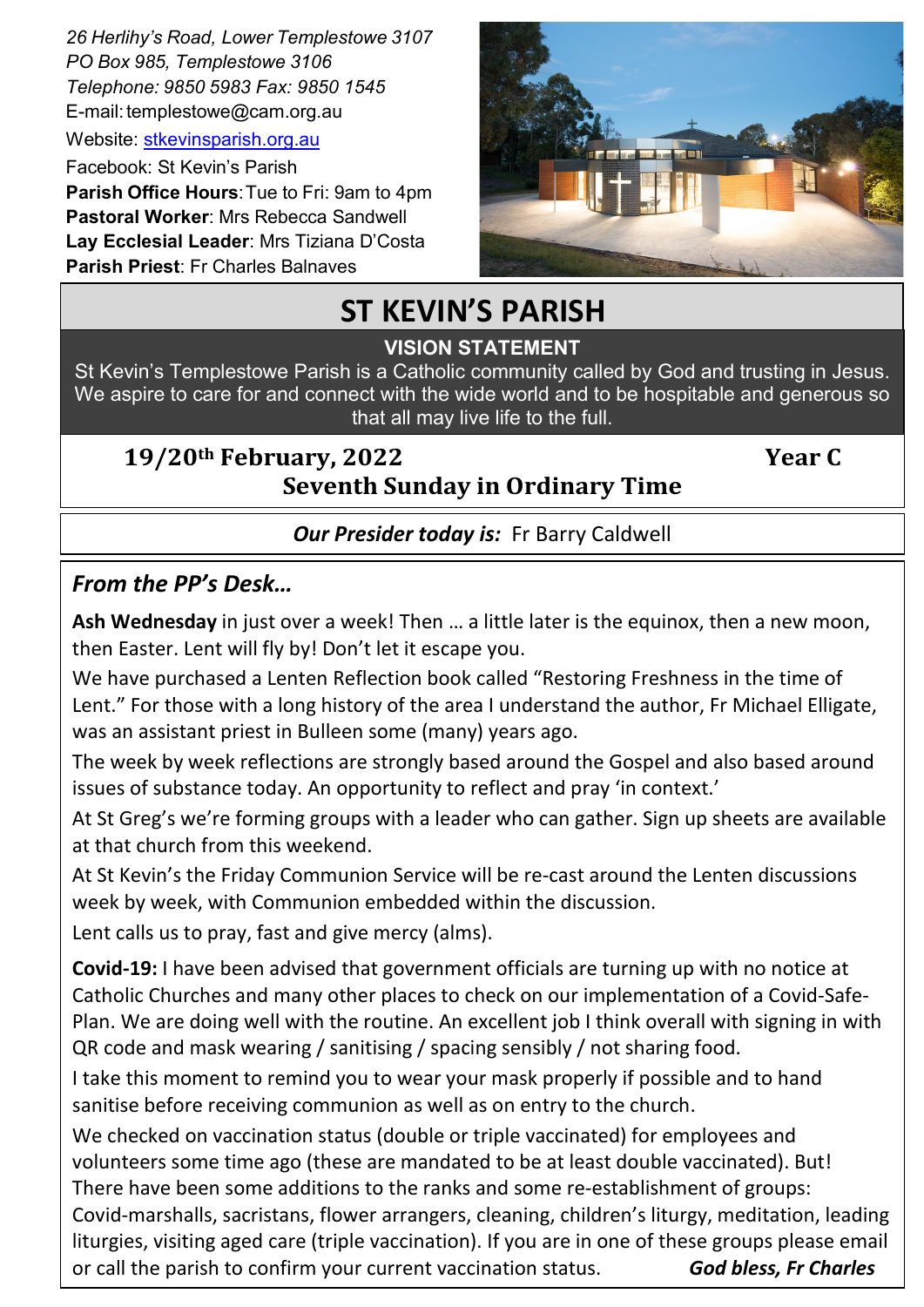|                 |                                                         | <b>What's happening in our Parish this week?</b>            |  |
|-----------------|---------------------------------------------------------|-------------------------------------------------------------|--|
| <b>Saturday</b> | 5.30pm                                                  | Mass                                                        |  |
| <b>Sunday</b>   | 8.30am & 10.00am Mass                                   |                                                             |  |
| <b>Tuesday</b>  | 8.30am                                                  | Adoration                                                   |  |
|                 | $9.15$ am                                               | Mass                                                        |  |
| Wednesday       | 9.30am                                                  | Christian Meditation in Chapel and on zoom                  |  |
|                 |                                                         | (please contact the Parish Office to provide email address) |  |
|                 | 11.00am                                                 | Adoration                                                   |  |
|                 | 1.00 <sub>pm</sub>                                      | Needlecraft Group                                           |  |
| <b>Thursday</b> | 8.30am                                                  | Adoration<br>Look What's                                    |  |
|                 | $9.15$ am                                               | Happening!<br><b>Mass</b>                                   |  |
| Friday          | $9.15$ am                                               | Service of the Word with Communion                          |  |
| <b>Saturday</b> | 5.30pm                                                  | <b>First Holy Communion Mass</b>                            |  |
| <b>Sunday</b>   | 8.30am & 10.00am Mass (First Holy Communion at 10.00am) |                                                             |  |

to **Jill Hodson** our **Liturgy Roster Co-Ordinator extraordinaire** who has stepped down from the role after many years. Jill's dedication and service have contributed to the smooth running of countless Masses. We owe Jill a huge debt of gratitude. Thank you so much! And thank you to Pauline Erickson who has volunteered to be our new Liturgy Roster Co-Ordinator. Thank you Pauline!

**Confession: 1st Rite of Reconciliation** Fr Charles is available for anyone seeking the **Sacrament of Reconciliation** every Saturday morning from 9-10am at St Gregory the Great Church in Doncaster. Alternatively, if you arrive early before any Mass, Fr Charles is available for this Sacrament from 30 minutes before Mass, or after Mass. If another priest is presiding then approach and request the Sacrament: it is up to that priest to decide. Another way would be to call the office and make an appointment.



*Movements of Grace:* two meetings have happened in the past week that reveal God's grace working with us.

A discussion session at St Greg's where we developed a tool to help us understand our organisation, its needs and challenges and lacks. This tool will be used by the parish council to provide context for any plans for growing in faith in ourselves and inviting and journeying with others to become followers of Jesus Christ. A discussion at St Kevin's highlighted the relevance of the thinking and processes for the Plenary Council and the Synod on Synodality in Rome: their relevance in informing approaches to the organisational challenges we face. We are loved and there is nothing we can do about it. Give Glory to God. *Fr Charles*

### *ST KEVIN'S CATHOLIC CHURCH SACRAMENTAL PROGRAM* **Covid Safety**

Please ensure that you check in via the QR code at the entrance of the Church or that you sign in. Checking in is currently a Victorian Government legal requirement and we must comply. Please use the hand sanitizing stations upon entry and before receiving communion. Please wear your mask correctly (see above). All Covid Marshals, Sacristans, Prayer Service Leaders and Hospitality volunteers must have had their booster vaccine. Please provide evidence of this to the Parish Office. Thank you very much for your cooperation.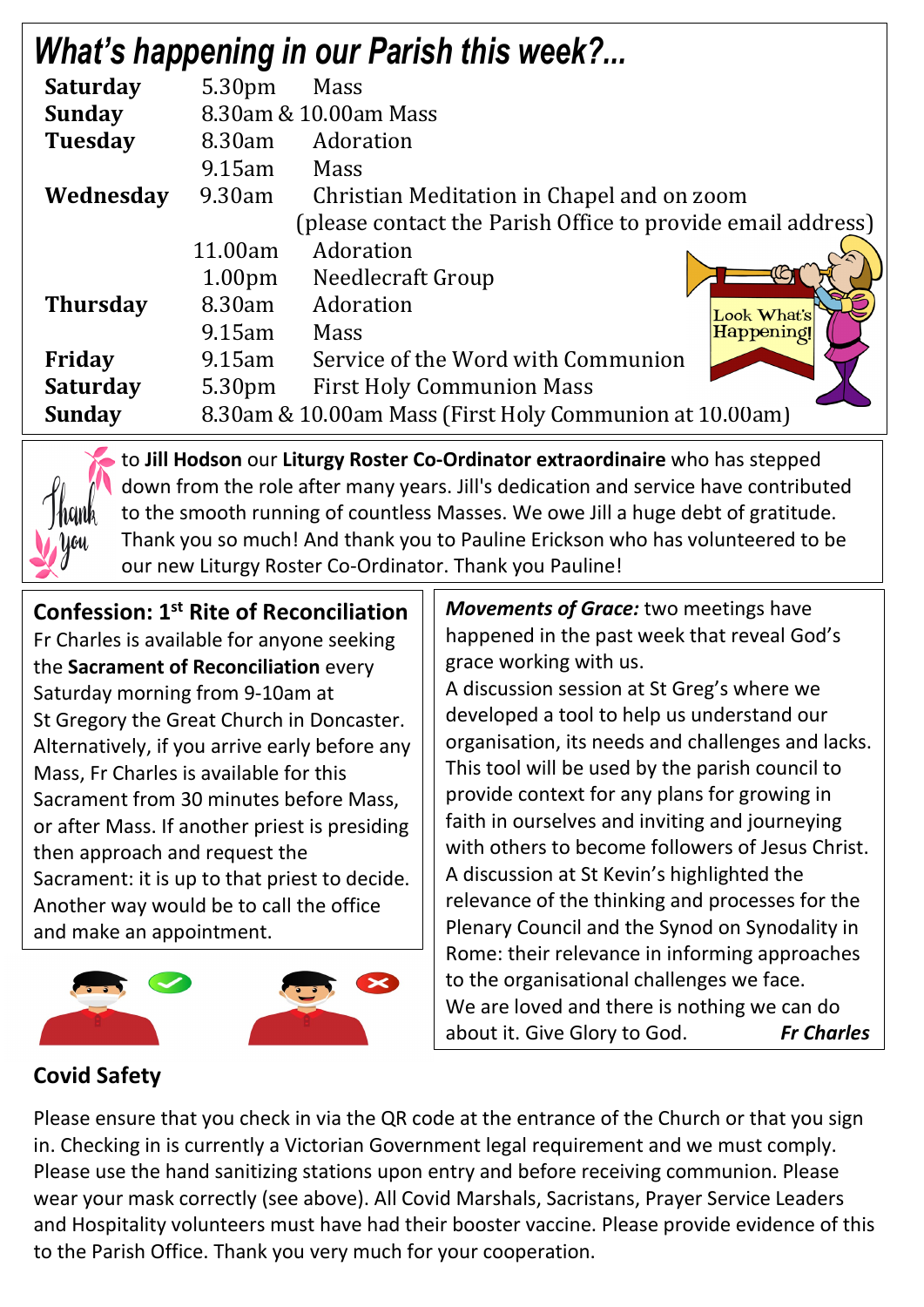# **LITURGYROSTER**

# **Seventh Sunday in Ordinary Time – 19/20th February 2022 1st Read: 1 Sam 26: 2, 7-9, 12-13, 22-23 2nd Read: 1 Cor 15: 45-49 Gospel: Luke 6: 27-38**

| <b>Time</b>        | <b>Commentator</b> | Lector        | Communion       |
|--------------------|--------------------|---------------|-----------------|
| 5.30 <sub>pm</sub> | Fiona Watson       | Peter Howes   | Margaret Turner |
| 8.30am             | Frank Ozzimo       | Paul Polidano | Mary Waddick    |
| 10.00am            | Julie O'Donnell    | Liz O'Connell | Kaye Byrne      |

## **Eighth Sunday in Ordinary Time – 26/27th February 2022 1st Read: Ecclesiasticus 27: 4-7 2nd Read: 1 Cor 15: 54-58 Gospel: Luke 6: 39-45**

| <b>Time</b>        | <b>Commentator</b>                  | Lector            | Communion       |
|--------------------|-------------------------------------|-------------------|-----------------|
| 5.30 <sub>pm</sub> | Fiona Watson                        | Chelsea Soklevski | Bredenia Raquel |
| 8.30am             | Kirsten Collins                     | Pauline Erickson  | Frank Ozzimo    |
| 10.00am            | Frances Johnston   Lucy Halliburton |                   | Margaret Mangan |

*We pray for Better Health:* Jan Dalton, Jane O'Brien, Maria & Werner Beismer, Michael & Mardi Doyle, Angelina Amalfi, Fr Brendan Dillon, Mike Westbrook, Jill Hodson and Fiona Watson.

**Anniversaries:**: Domenica Ianno, Yvette Mascarenhas, Anna Toppi, Margaret Jones and Murray Weideman.

Recently Deceased: Flora Manarano and Salvatore Casaceli

# **World Day of Prayer Services 2022 Friday, March 4th**

# **Donvale Presbyterian Church St Bishoy & St Shenouda's**

5 McGowans Road (Cnr Springvale Road) **Coptic Orthodox Church** Donvale 1-9 Prospect Road, Bulleen 10.00am 8.00pm

Speaker: Ms Naomi Chua from AMES Speaker: Isaiah from "Just Voices"<br>where she works with a program of Iesuit where she works with a program of Jesuit Afghan refugees and a program of Jesuit Afghan refugees Afghan refugees

From England, Wales and Northern Ireland – Theme: 'I know the plans I have for you'. Inquiries: 0438 034 739

# *ST KEVIN'S CATHOLIC CHURCH SACRAMENTAL PROGRAM* **If you would like your child/ren to receive the Sacraments of Reconciliation, First Communion or Reconciliation this year, the time to act is now!**

Registrations are currently being accepted for students to receive these Sacraments this year. Please ring the Parish Office on 9850 5983 (Tuesday-Friday 9am-4pm) or email: [templestowe@cam.org.au](mailto:templestowe@cam.org.au) or check out our website for further information.

**Caritas Ambassadors:** Caritas are seeking a parishioner or two or more who will take a bit of a special interest in Project Compassion and help bring it to life so that we can more successfully help those in need. Are you interested? Call me. This is a marvellous way to deepen your faith and help others be generous. More information is available from the noticeboard in the Gathering Space.

Our **Second Collection** for the month of February will go towards our neighbours in Tonga who are struggling to deal with the aftermath of the recent volcanic eruption and ensuing tsunami. Our friends at Caritas Australia have set up a fund collection point which we can contribute towards.